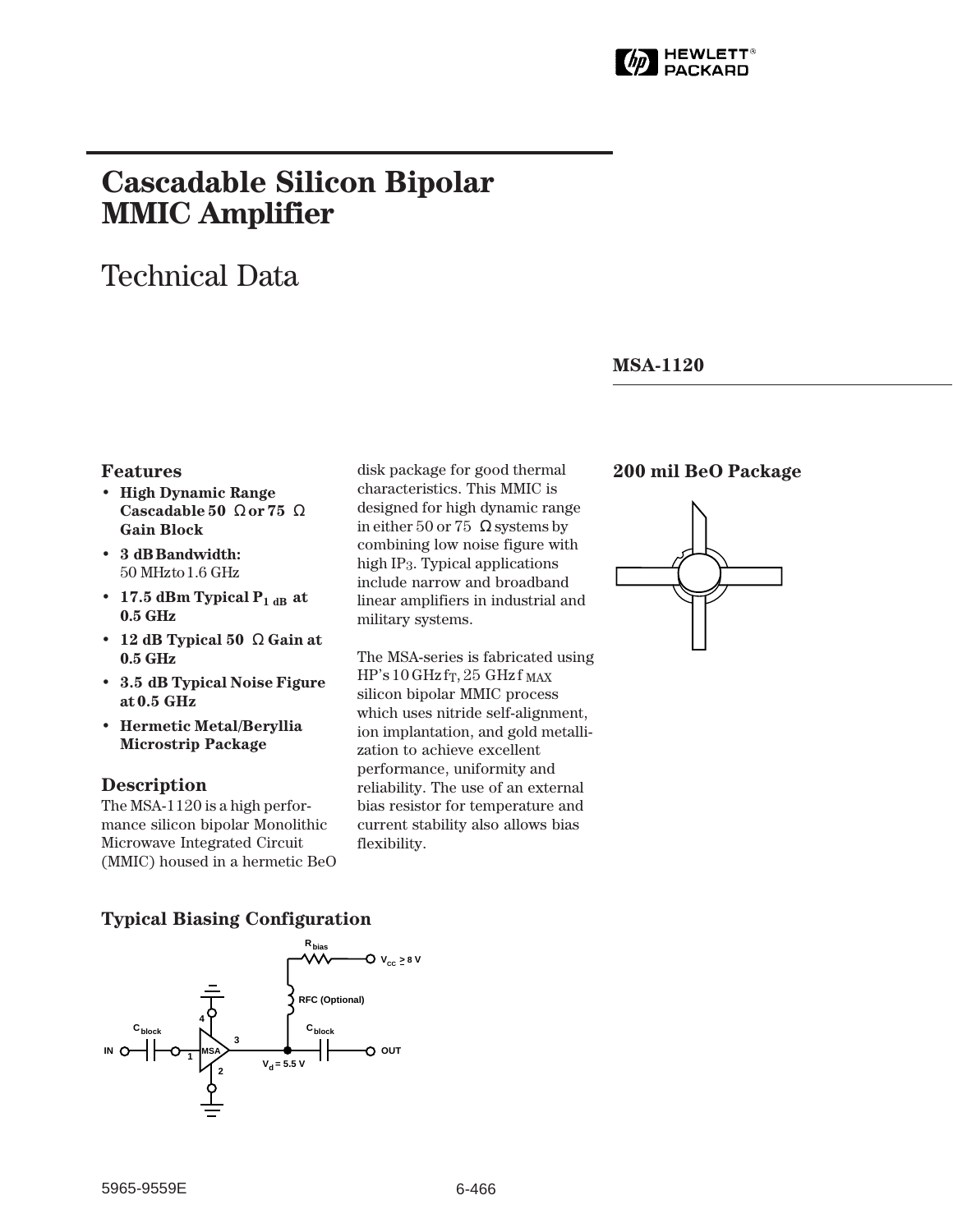**MSA-1120 Absolute Maximum Ratings**

| <b>Parameter</b>                   | <b>Absolute Maximum</b> <sup>[1]</sup> |
|------------------------------------|----------------------------------------|
| Device Current                     | $100 \,\mathrm{mA}$                    |
| Power Dissipation <sup>[2,3]</sup> | $650 \,\mathrm{mW}$                    |
| RF Input Power                     | $+13$ dBm                              |
| Junction Temperature               | $200^{\circ}C$                         |
| <b>Storage Temperature</b>         | $-65$ to $200^{\circ}$ C               |

**Thermal Resistance[2,4]:**

 $\theta_{\rm jc} = 60\degree{\rm C/W}$ 

#### **Notes:**

1. Permanent damage may occur if any of these limits are exceeded.

- 2.  $T_{\text{CASE}} = 25^{\circ}C$ .
- 3. Derate at 16.7 mW/°C for T<sub>C</sub> > 161°C.

4. The small spot size of this technique results in a higher, though more accurate determination of  $\theta_{\rm lc}$  than do alternate methods. See MEASURE-MENTS section "Thermal Resistance" for more information.

# **Electrical Specifications<sup>[1]</sup>,**  $T_A = 25^{\circ}C$

| <b>Symbol</b>       | Parameters and Test Conditions: $I_d = 60$ mA, $Z_0 = 50 \Omega$ | <b>Units</b>           | Min.       | Typ. | Max.      |           |
|---------------------|------------------------------------------------------------------|------------------------|------------|------|-----------|-----------|
| $G_{P}$             | Power Gain ( $ S_{21} ^2$ )                                      | $f = 0.1$ GHz          | dB         | 11.5 | 12.5      | 13.5      |
| $\Delta G$ P        | <b>Gain Flatness</b>                                             | $f = 0.1$ to $1.0$ GHz | dB         |      | $\pm 0.7$ | $\pm 1.0$ |
| $f_{3\,\text{dB}}$  | 3 dB Bandwidth <sup>[2]</sup>                                    |                        | <b>GHz</b> |      | 1.6       |           |
|                     | Input VSWR                                                       | $f = 0.1$ to $1.5$ GHz |            |      | 1.7:1     |           |
| <b>VSWR</b>         | <b>Output VSWR</b>                                               | $f = 0.1$ to $1.5$ GHz |            |      | 1.9:1     |           |
| NF                  | $50 \Omega$ Noise Figure                                         | $f = 0.5$ GHz          | dB         |      | 3.5       | 4.5       |
| $P_1$ <sub>dB</sub> | Output Power at 1 dB Gain Compression                            | $f = 0.5$ GHz          | dBm        | 16.0 | 17.5      |           |
| IP <sub>3</sub>     | Third Order Intercept Point                                      | $f = 0.5$ GHz          | dBm        |      | 30.0      |           |
| $t_{D}$             | Group Delay                                                      | $f = 0.5$ GHz          | psec       |      | 200       |           |
| $V_{d}$             | Device Voltage                                                   |                        | V          | 4.5  | 5.5       | 6.5       |
| dV/dT               | Device Voltage Temperature Coefficient                           |                        | $mV$ /°C   |      | $-8.0$    |           |

**Notes:**

1. The recommended operating current range for this device is 40 to 75 mA. Typical performance as a function of current is on the following page.

2. Referenced from 50 MHz gain  $(G_P)$ .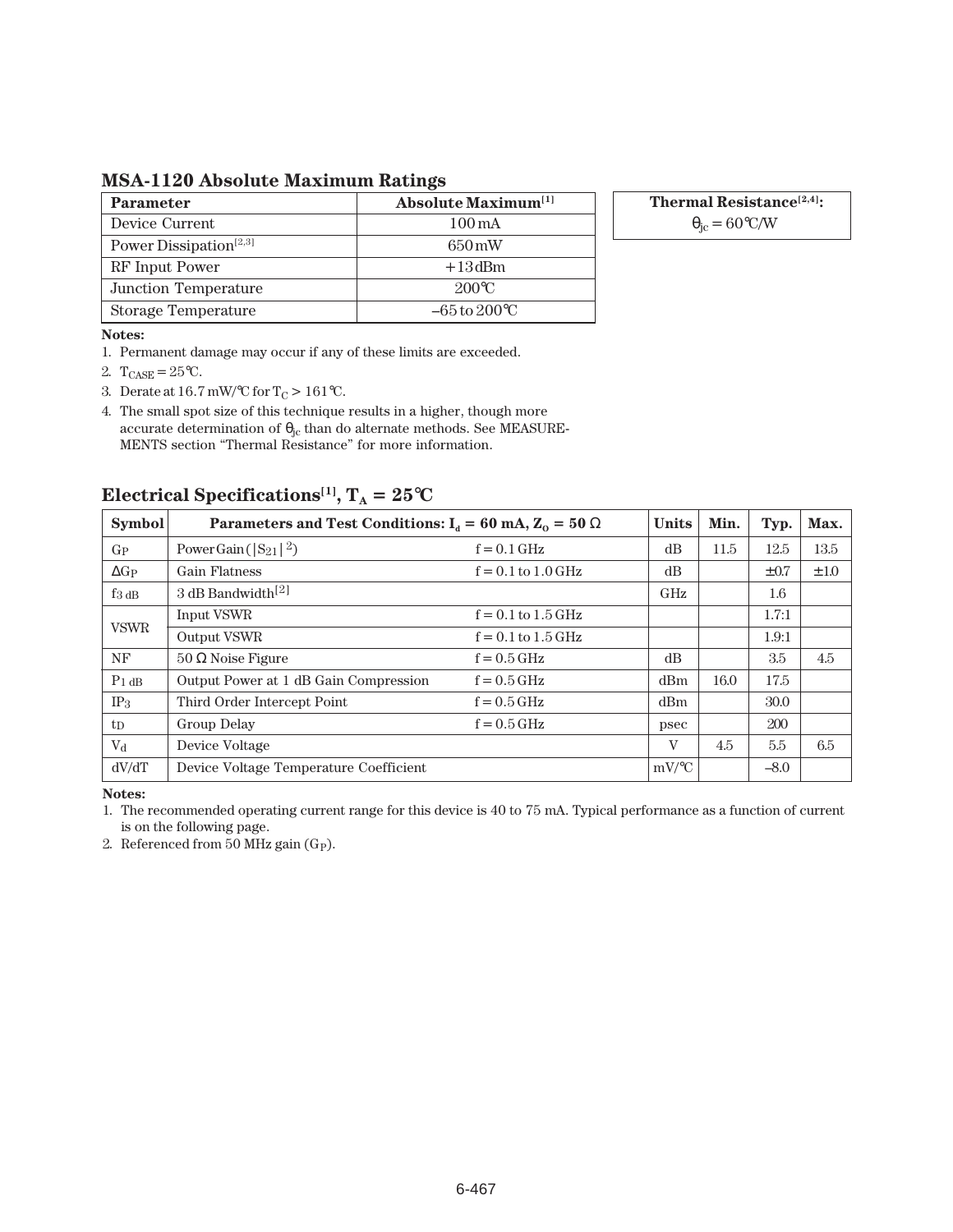| Freq.      | $S_{11}$ |        | $S_{21}$ |      |     | $S_{12}$ |      |                  | $S_{22}$ |        |         |
|------------|----------|--------|----------|------|-----|----------|------|------------------|----------|--------|---------|
| <b>GHz</b> | Mag      | Ang    | dB       | Mag  | Ang | dB       | Mag  | Ang              | Mag      | Ang    | $\bf k$ |
| .0005      | .78      | $-21$  | 19.6     | 9.53 | 168 | $-25.1$  | .057 | 50               | .79      | $-21$  | 0.51    |
| .005       | .19      | -72    | 13.8     | 4.91 | 165 | $-16.8$  | .144 | 11               | .19      | $-72$  | 0.98    |
| .025       | .05      | $-56$  | 12.9     | 4.44 | 174 | $-16.5$  | .149 | 3                | .06      | $-75$  | 1.08    |
| .050       | .04      | $-52$  | 12.5     | 4.23 | 174 | $-16.1$  | .156 | $\overline{2}$   | .04      | $-79$  | 1.08    |
| .100       | .04      | $-56$  | 12.5     | 4.22 | 172 | $-16.2$  | .155 | 1                | .04      | $-78$  | 1.09    |
| .200       | .05      | -72    | 12.4     | 4.19 | 165 | $-16.1$  | .157 | $\mathbf{1}$     | .06      | $-91$  | 1.08    |
| .300       | .07      | $-84$  | 12.4     | 4.15 | 158 | $-16.0$  | .159 | $\overline{2}$   | .09      | $-101$ | 1.07    |
| .400       | .09      | $-96$  | 12.3     | 4.10 | 151 | $-15.9$  | .161 | $\overline{2}$   | .11      | $-109$ | 1.06    |
| .500       | .10      | $-105$ | 12.1     | 4.04 | 144 | $-15.8$  | .163 | $\boldsymbol{3}$ | .13      | $-117$ | 1.05    |
| .600       | .12      | $-113$ | 12.0     | 3.98 | 137 | $-15.6$  | .166 | 3                | .16      | $-124$ | 1.04    |
| .700       | .14      | $-120$ | 11.8     | 3.89 | 131 | $-15.4$  | .169 | $\overline{2}$   | .18      | $-130$ | 1.03    |
| .800       | .15      | $-127$ | 11.6     | 3.80 | 124 | $-15.2$  | .173 | $\overline{2}$   | .20      | $-136$ | 1.01    |
| .900       | .17      | $-134$ | 11.4     | 3.71 | 118 | $-15.0$  | .178 | 1                | .22      | $-142$ | 1.00    |
| 1.000      | .19      | $-140$ | 11.1     | 3.60 | 112 | $-14.8$  | .181 | $\overline{2}$   | .24      | $-148$ | 0.99    |
| 1.500      | .25      | $-167$ | 9.8      | 3.10 | 83  | $-14.0$  | .200 | $-3$             | .31      | $-174$ | 0.95    |
| 2.000      | .31      | 171    | 8.4      | 2.64 | 58  | $-13.3$  | .216 | $-10$            | .35      | 163    | 0.95    |
| 2.500      | .35      | 157    | 7.3      | 2.31 | 39  | $-12.8$  | .228 | $-16$            | .36      | 148    | 0.96    |
| 3.000      | .40      | 140    | 6.1      | 2.02 | 19  | $-12.5$  | .236 | $-23$            | .36      | 134    | 0.99    |

**MSA-1120 Typical Scattering Parameters (** $Z_0 = 50 \Omega$ **,**  $T_A = 25^{\circ}C$ **,**  $I_d = 60 \text{ mA}$ **)** 

A model for this device is available in the DEVICE MODELS section.

# **Typical Performance,**  $T_A = 25$ **°C,**  $Z_0 = 50 \Omega$

(unless otherwise noted)



**Figure 1. Typical Power Gain vs.**  Frequency,  $\mathbf{I}_{\mathbf{d}} = 60 \text{ mA}.$ 



**Figure 4. Output Power at 1 dB Gain Compression, Noise Figure and Power Gain vs. Case Temperature,**   $f = 0.5$  GHz,  $I_d = 60$  mA.







**Figure 5. Output Power at 1 dB Gain Compression vs. Frequency.**



**Figure 3. Power Gain vs. Current.**